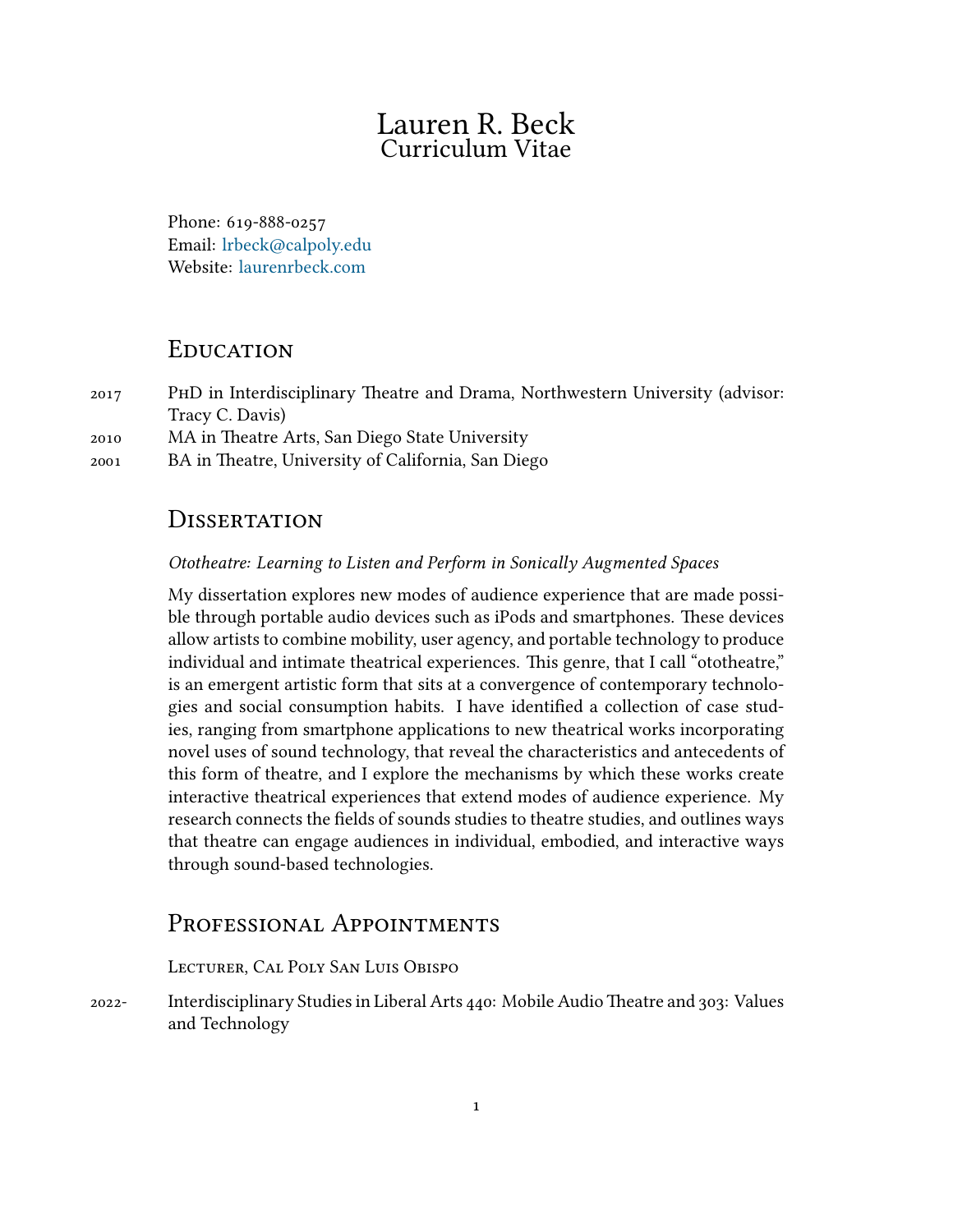| ADJUNCT PROFESSOR, UNIVERSITY OF NEW HAVEN                                                                                                                  |
|-------------------------------------------------------------------------------------------------------------------------------------------------------------|
| Academic Inquiry and Writing (Online Asynchronous Instruction)                                                                                              |
| INTERIM COORDINATOR AND ADJUNCT PROFESSOR, UNIVERSITY OF NEW HAVEN                                                                                          |
| The Common Course: Academic Research and Project Management (Remote Syn-<br>chronous Instruction)                                                           |
| LECTURER, UNIVERSITY OF NEW HAVEN                                                                                                                           |
| Seminar in Academic Inquiry and Writing (First-Year Composition)                                                                                            |
| The Common Course: Academic Research and Project Management (Team-Taught)<br>Interdisciplinary First-Year Seminar), Assistant Director of the Common Course |
| PRACTITIONER IN RESIDENCE, UNIVERSITY OF NEW HAVEN                                                                                                          |
| Seminar in Academic Inquiry and Writing, Johnson Award Winner for Excel-                                                                                    |
| lence in the Teaching of Writing                                                                                                                            |
| The Common Course: Life on Earth, Team Leader                                                                                                               |
| ADJUNCT PROFESSOR, UNIVERSITY OF NEW HAVEN                                                                                                                  |
| Seminar in Academic Inquiry and Writing                                                                                                                     |
| The Common Course: Life on Earth                                                                                                                            |
|                                                                                                                                                             |

#### **PUBLICATIONS**

- 2022 "The Telelibrary Conspiracy: An Autonomous Audience and Their Creation of Remote Community." *Covid Play/s: Entertainment and the Arts in the Quarantimes.* Edited by Carolyn Ownbey and Catherine Quirk. Forthcoming.
- 2020 "First year students' experience in a Cyber World course an evaluation." *Education and Information Technologies* 25, no. 4 (July 2020). (Co-authored with Breitinger, Frank; Przyborski, Kristen; Tully-Doyle, Ryan, and Harichandran, Ronald S.).
- 2019 "Ototheatre: Summoning Theatricality." *Performance Research* 24, no. 4 (2019): 80-87.
- 2015 "Since I Suppose (review)." *Theatre Journal* 67, no. 2 (2015): 338-40.
- 2010 "Thinking About Theatre Photography." *Review: The Journal of Dramaturgy* 20 (2010): 14-24.
- 2009 "Review: Toward a Dramaturgical Sensibility: Landscape and Journey a Conversation About Geoff Proehl's New Book" (with D.J. Hopkins). *Review: The Journal of Dramaturgy* 19, no. 2 (2009): 7-9.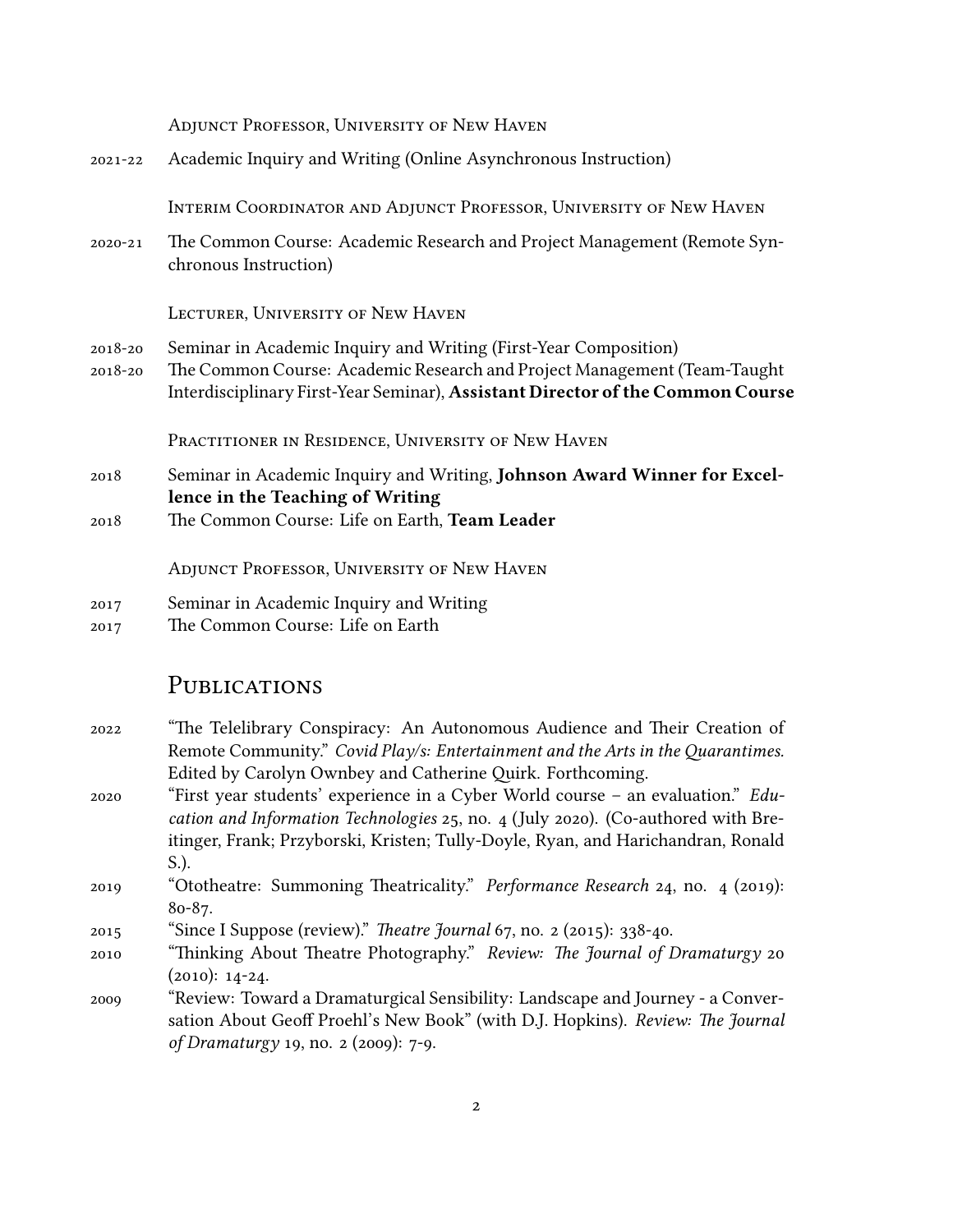2009 "Dancing in the City: Spatial, Literal, and Thematic Interpretations of Urban Space in Jean Isaacs's Trolley Dances." Conference Proceedings, *Significations*, California State University, Los Angeles, 2009.

### RESEARCH PRESENTATIONS

- 2021 "If I Could Have your Time and Attention: Immersive Elements in Telephone Performance. Part 2" American Society for Theatre Research (ASTR). 2021 "The Conspiracy: An Example of Active Online Audiencing." Association for The-
- atre in Higher Education (ATHE). 2020 "If I Could Have your Time and Attention: Immersive Elements in Telephone Performance." American Society for Theatre Research (ASTR).
- 2020 "Student-Written: Building Community through Performance and Performance Reviews." Association for Theatre in Higher Education (ATHE).
- 2019 "Dramaturging the Mystic Mathematical." American Society for Theatre Research (ASTR).
- 2019 "'Cyber World' as a theme for a university-wide first-year common course." American Society for Engineering Education Conference.
- 2018 "Embody a Scholar: Entering Academic Research Through Performance." Bucknall Conference on Effective Teaching.
- 2017 "Online Performances of Monstrous and Extraordinary Infertile Bodies." American Society for Theatre Research (ASTR).
- 2016 "Serial Performances and their Fans." **Working Group Convener.** American Society for Theatre Research (ASTR).
- 2015 "Mapping with Sound." Summer Institute Cologne.
- 2014 "Listening to London: Online and Onsite Explorations of the Sounds of the City." ASTR.
- 2014 "Enacting and Experiencing Ototheatre." Summer Institute Cologne.
- 2014 "Audio Drama in the Transmedia Age." Popular Culture Association/American Culture Association (PCA/ACA).
- 2013 "A Narrative Jog: Augmented Spaces of Play in *Zombies, Run!* " Association for Theatre in Higher Education (ATHE).
- 2013 "Exercising the Imagination: The Theatre of *Zombies, Run!* " Performance in/and the Street, York University.
- 2012 "Parallel Cities: Duncan Speakman's Subtlemobs." **Session Organizer.** ATHE.
- 2009 "Dancing the City: Spatial, Literal, and Thematic Interpretations of Urban Space in Jean Issacs's *Trolley Dances*." Significations, California State University, Los Angeles.
- 2009 "Bringing Back Dionysus: Creating Nietzschean Unity by Joining Performers and Spectators in Modern Retellings of Euripides' Tragedies." Student Research Symposium, San Diego State University. **Dean's Award Winner**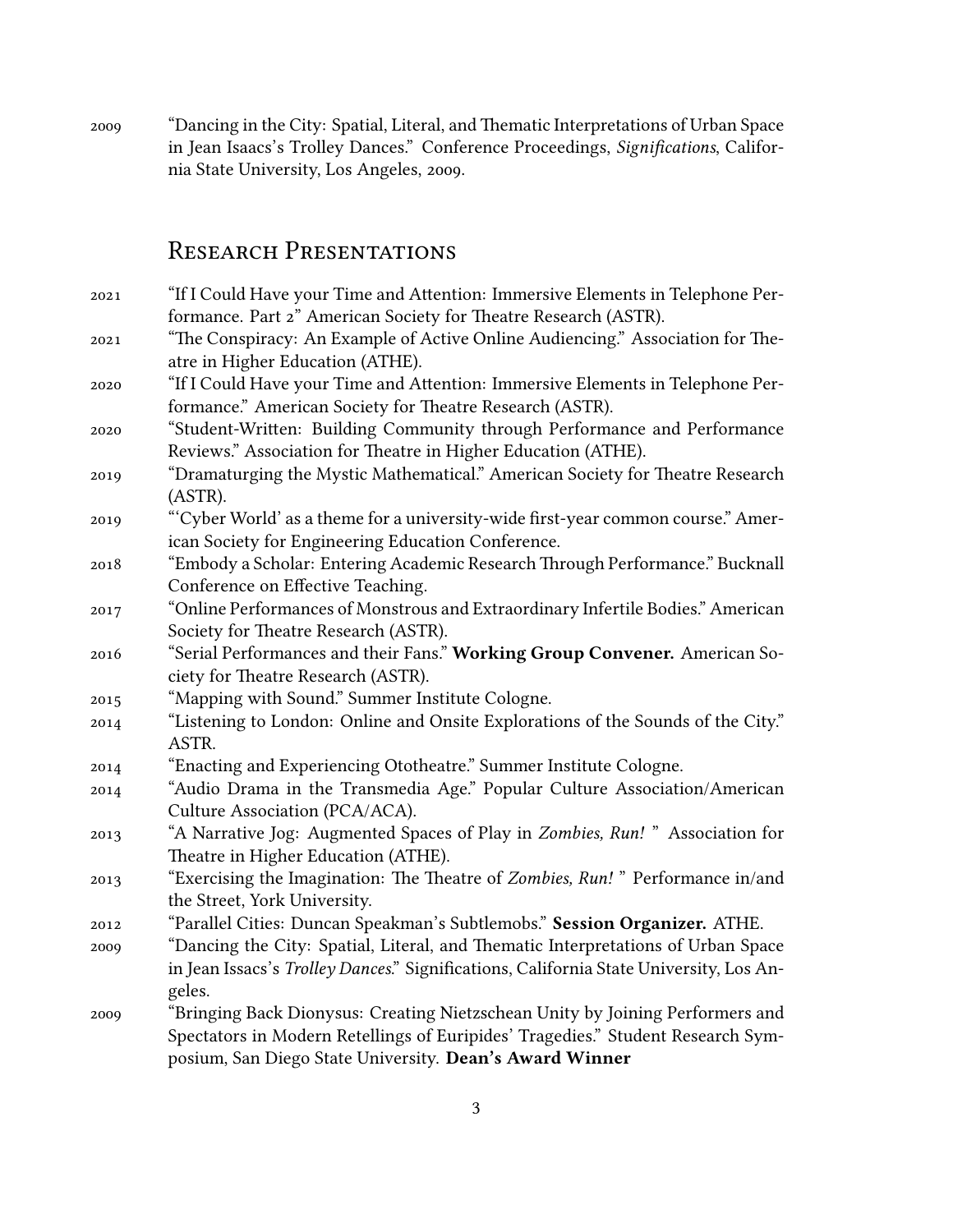# AWARDS AND HONORS

| 2018        | The Johnson Family Award for Excellence in the Teaching of Writing, University |
|-------------|--------------------------------------------------------------------------------|
|             | of New Haven                                                                   |
| $2015 - 16$ | Competitive Graduate Assistantship, Northwestern University                    |
| $2013 - 15$ | Summer Institute Cologne Grant, Northwestern University                        |
| 2014        | Ignition Grant, School of Communication, Northwestern University               |
| 2014        | Graduate Research Grant, The Graduate School, Northwestern University          |
| 2010        | KCACTF Meritorious Achievement Award, Dramaturgy                               |
| 2010        | Outstanding Graduating MA Student, San Diego State University                  |
| 2009        | Outstanding Dramaturgy, San Diego State University                             |
| 2009        | Dean's Award, SDSU Student Research Symposium                                  |
| 2009        | <b>KCACTF Dramaturgy Award</b>                                                 |
| 2009        | Outstanding New MA Student, San Diego State University                         |
| 2009        | Outstanding Dramaturgy, San Diego State University                             |
|             |                                                                                |

# **SERVICE**

| $2020 -$ | Member of the Electronic Technology Committee, Association for Theatre in Higher |
|----------|----------------------------------------------------------------------------------|
|          | Education (ATHE)                                                                 |

2019- 2020 Head of development committee for Emergent Studies (a program for self-designed majors), University of New Haven

- 2019-20 Founding member of the Digital Humanities Lab, University of New Haven
- 2019-20 Provost's appointee to the Provost's Committee on High Impact Practices, University of New Haven
- 2019-20 President's Strategic Planning Committee: Faculty Efficiencies, University of New Haven
- 2019-20 Faculty Committee for Student Accessibility Resources, University of New Haven
- 2016 Peabody Awards Screening Committee, Radio and Podcasts Category
- 2012-16 Head of Electronic Initiatives, American Theatre and Drama Society
- 2012-13 Department Representative, Graduate Student Association, Northwestern University
- 2014 Peer Reviewer, *Theatre Topics*
- 2008-10 Associate Editor, Literary Managers and Dramaturgs of the Americas, *Review: Journal of Dramaturgy*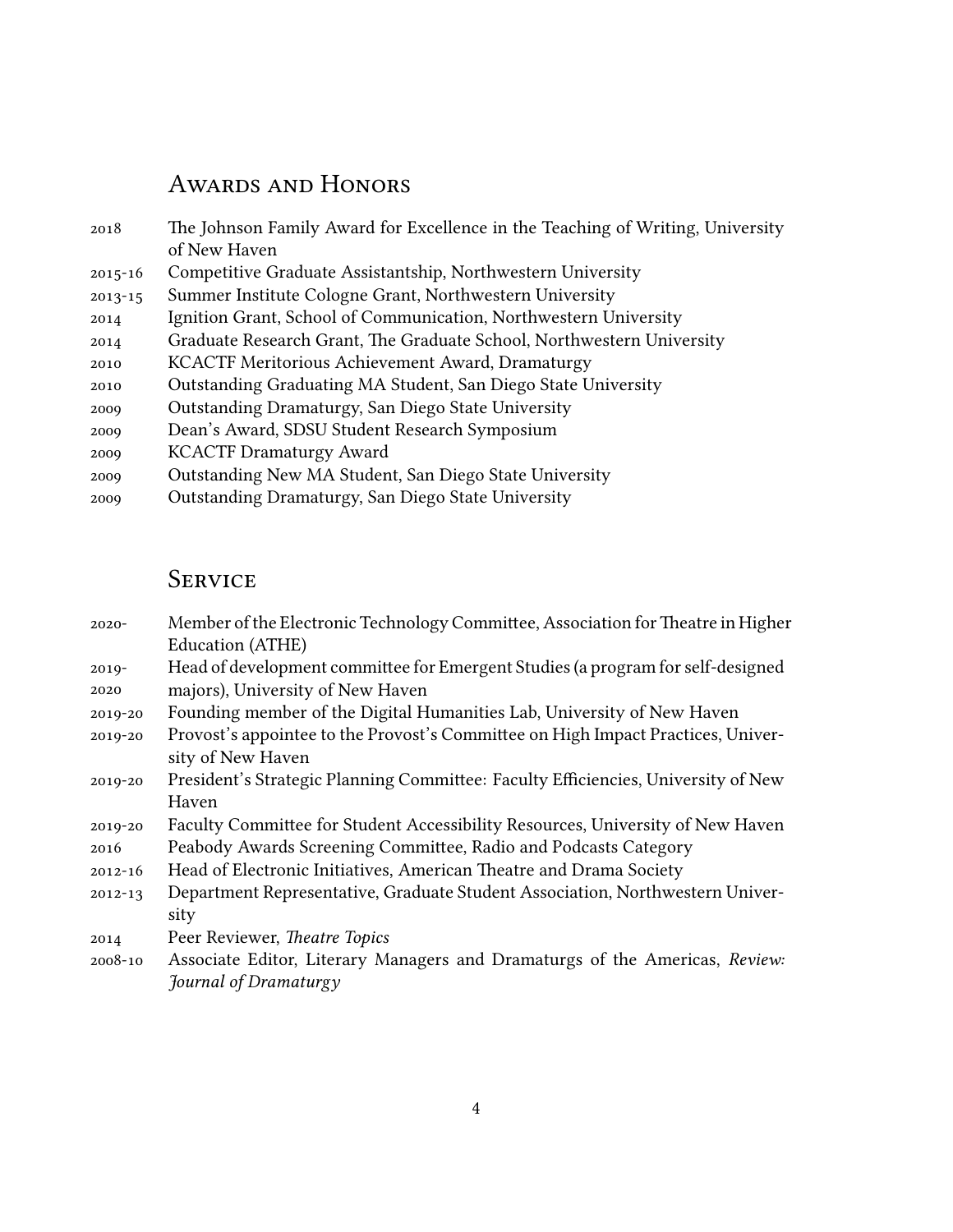# PRofessional Development

- 2020 Publication Development Forum, University of California, San Diego and San Diego State University
- 2019 Digital Pedagogy Lab, University of Mary Washington
- 2018 Bucknall Conference for Effective Teaching Strategies, University of New Haven
- 2013-15 Summer Institute Cologne, University of Cologne and Northwestern University

# Teaching ExpeRience

INSTRUCTOR, NORTHWESTERN UNIVERSITY

- 2015 Theatre in Context Dramatic Places and Spaces (First-Year Composition)
- 2014 History of Western Theatre Reenactment (Upper Division Theatre History and Theory)
- 2013 Development of Contemporary Theatre Intimate Performance (Theatre Theory and Practice)
- 2012-13 Theatre in Context Metatheatrical Texts and Performance (Freshman Composition)

Co-InstRuctoR, San Diego State UniveRsity

- 2008 Script Analysis
- 2009 Production Synthesis

TEACHING ASSISTANT, NORTHWESTERN UNIVERSITY

2011 Theatre in Context - an introduction to theatre studies

GRADUATE ASSISTANT, SAN DIEGO STATE UNIVERSITY

- 2009 History of Storytelling
- 2009 Theatre of Diversity

High School English TeacheR, SeRRa High School, San Diego, CA

- 2007-08 Co-Department Chair
- 2006-07 Head Curriculum Writer for the Humanities
- 2004-08 Taught all levels of English courses, including AP Language and Composition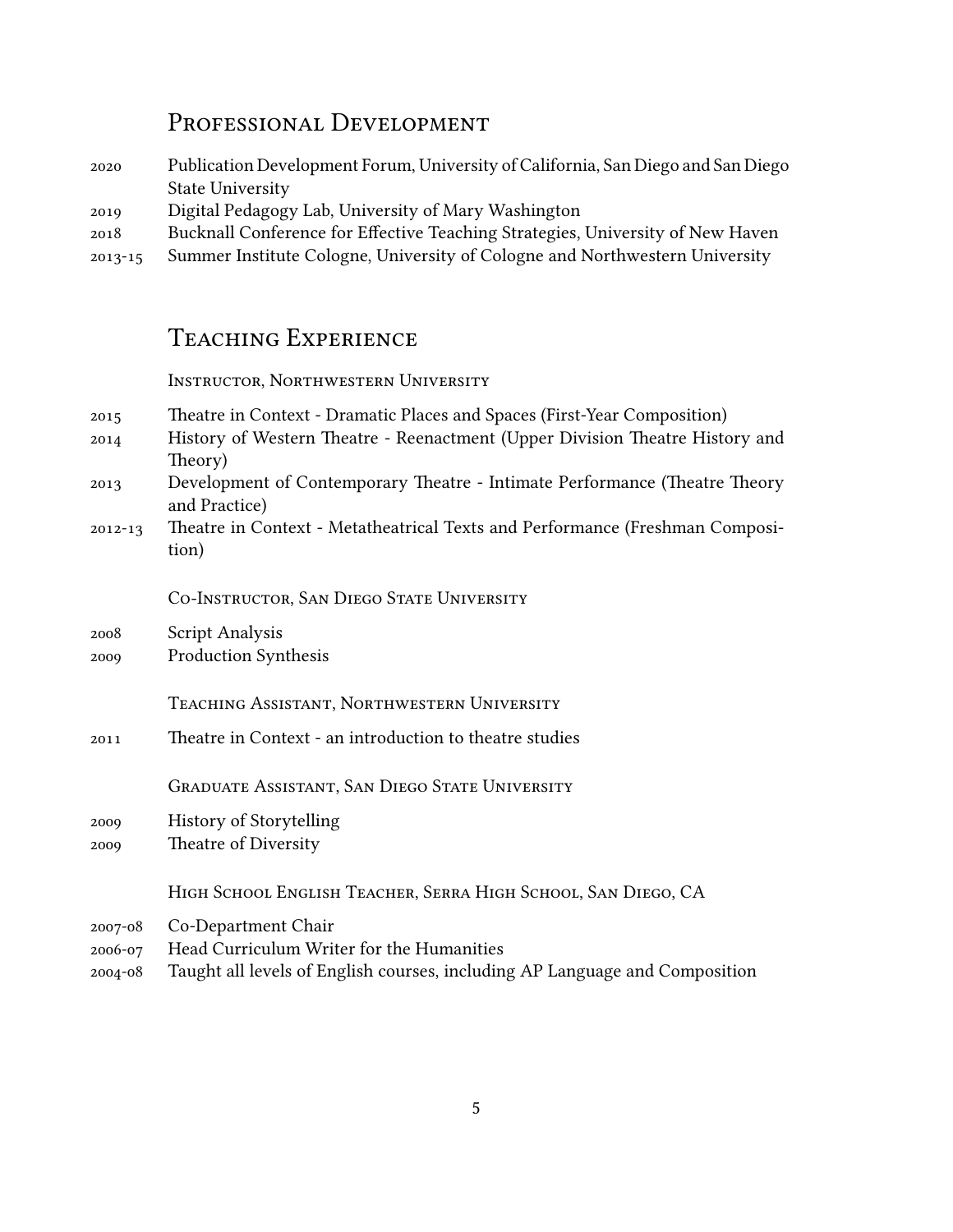# PERFORMANCE PRACTICE

- 2015-16 Consultant, Living Room Playmakers
- 2015-16 Dramaturg, *Big Love*, by Charles Mee, Northwestern University
- 2014-15 Dramaturg *In the Next Room (or the Vibrator Play)*, by Sarah Ruhl, Northwestern University
- 2009-10 Resident Dramaturg and Literary Manager, San Diego Asian American Repertory Theatre
- 2010 Dramaturg and Literary Manager, *Inner Views: New Play Festival*, SDAART
- 2010 Dramaturg *A Midsummer Night's Dream*, directed by Peter Larlham, San Diego State University
- 2009 Dramaturg *Kim-Bap*, by Elise Prosser, SDAART
- 2009 Dramaturg *Dear Harvey*, by Patricia Loughrey, directed by Peter Cirino, San Diego State University
- 2008-09 Dramaturg, *Hotel Cassiopeia*, by Charles Mee, directed by Peter Cirino, San Diego State University

## AdministRative ExpeRience

- 2020-21 Interim Coordinator, Common Course, University of New Haven
- 2018-20 Assistant Director, Common Course, University of New Haven
- 2016 Program Facilitator, Kaplan Center for Humanities Humanities Plunge Program
- 2015 Co-Coordinator, Summer Institute in Cologne

# MentoRing ExpeRience

- 2018-21 Common Course Team Leader, University of New Haven
- 2018-21 Head of Common Course Peer Leader Program, University of New Haven
- 2015-16 Graduate Teaching Mentor, Searle Center for Advanced Learning and Teaching, Northwestern University
- 2012-16 Assistant Chair, Ayers Residential College of Commerce and Industry, Northwestern University

# Affiliations and MembeRships

- 2014- American Society for Theatre Research
- 2013- Popular Culture Association/American Culture Association
- 2012- American Theatre and Drama Society
- 2011- Association for Theatre in Higher Education
- 2009- Literary Managers and Dramaturgs of the Americas
- 2008- National Board of Professional Teaching Standards